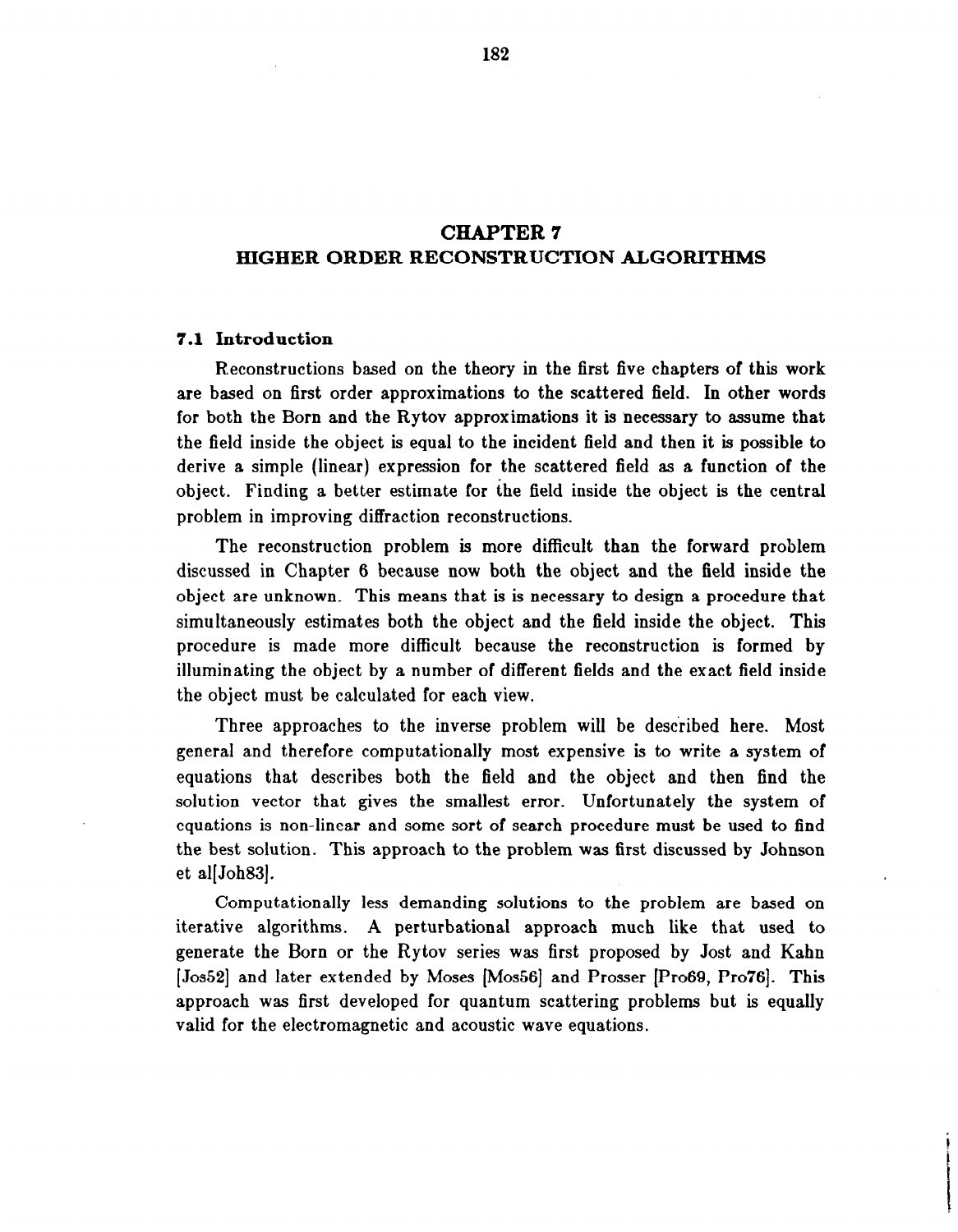A hybrid approach to the problem was first proposed by Johnson [Joh83] and is a two step iteration procedure. It is based on the idea that is is only necessary to calculate the object since for any given object and incident field it is possible to calculate the exact field inside the object. Thus the reconstruction procedure first estimates the object's refractive index distribution and then an estimate of the field inside the object can be calculated using any one of the procedures described in Chapter 6. The key to this procedure is then to calculate a better estimate of the object given a better estimate of the actual field inside the object. This approach will be described in section 7.4 as an example of a fixed point iteration.

## 7.2 Non Linear Approach

The most general approach to estimate the object given the scattered field is to define a solution space that includes both the refractive index of the object and the exact field inside the object for each of the views. Both the non-linear equations and the number of unknowns combine to make this a difficult problem. The non-linear nature of the problem means that a search procedure must be used to find the best solution and unlike fixed point or perturbation methods it is not possible to say a priori how fast the search will reduce the error or whether it will ever converge.

The unknowns in this problem are defined over an NxN grid and consist of the object and the exact scattered field from  $N_{\phi}$  views. If the number of views,  $N_{\phi}$ , is on the same order as N then there are a total of  $N^3$  unknowns and thus at least  $N<sup>3</sup>$  defining equations are needed for a well behaved solution  $[Sar81]$ .

For each view  $N_M$  measurements of the scattered field are taken and this defines  $N_{\phi}N_{\text{M}}$  equations of the form

$$
\mathbf{u}_{\mathbf{M},\phi}(\vec{\mathbf{r}}) = \int \mathbf{u}_{\mathbf{t},\phi}(\vec{\mathbf{r}}') \mathbf{o}(\vec{\mathbf{r}}') \mathbf{g}(\vec{\mathbf{r}} - \vec{\mathbf{r}}') d\vec{\mathbf{r}}'
$$
(7.1)

where  $u_{M,\phi}$  is the measured scattered field for a view at angle  $\phi$  and position  $\vec{r}$ . Both  $u_{t,\phi}(\vec{r})$ , the total field inside the object for the view at angle  $\phi$ , and o( $\vec{r}$ ), the object's refractive index, are unknown. Since the unknowns are calculated over a discrete NxN grid the integral above becomes a summation or

$$
\mathbf{u}_{\mathbf{M},\phi}(\vec{\mathbf{r}}_j) = \mathbf{T}^2 \sum_i \mathbf{u}_{t,\phi}(\vec{\mathbf{r}}')_i \mathbf{e}(\vec{\mathbf{r}} - \vec{\mathbf{r}}')_i. \tag{7.2}
$$

Unfortunately the measured points only contribute  $N_A N_M$  equations therefore there are more unknowns than equations by a factor of approximately N (again assuming that  $N_{\phi}$  and  $N_M$  are on the same order as N). The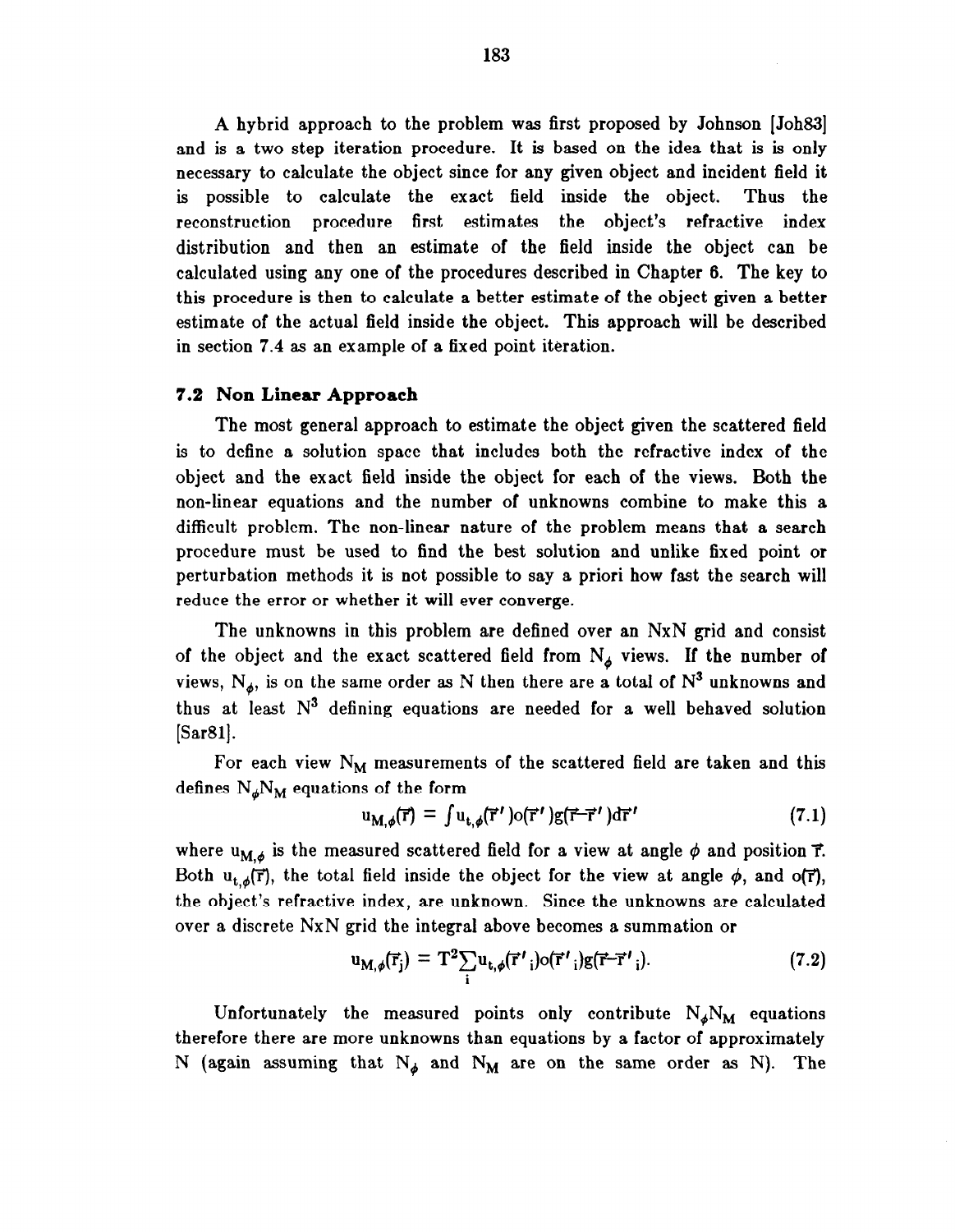additional equations are defined by noting that the field inside the object must also satisfy the Helmholtz equation. There are  $N_aN^2$  equations of the form

$$
\mathbf{u}_{\mathbf{t},\phi}(\vec{\mathbf{r}}) = \mathbf{u}_{0,\phi}(\vec{\mathbf{r}}) + \int \mathbf{u}_{\mathbf{t},\phi}(\vec{\mathbf{r}}') \mathbf{0}(\vec{\mathbf{r}}') \mathbf{g}(\vec{\mathbf{r}} - \vec{\mathbf{r}}') d\vec{\mathbf{r}}'
$$
(7.3)

or in discrete form

$$
\mathbf{u}_{t,\phi}(\vec{\mathbf{r}}_i) = \mathbf{u}_{0,\phi}(\vec{\mathbf{r}}_i) + \mathbf{T}^2 \sum \mathbf{u}_{t,\phi}(\vec{\mathbf{r}}') \mathbf{0}(\vec{\mathbf{r}}') \mathbf{g}(\vec{\mathbf{r}}_j - \vec{\mathbf{r}}')
$$
 (7.4)

Thus the combination of equations (7.2) and (7.4) define a total of  $N_A N_M + N_A N^2$  equations which must be solved for both  $u_{t,a}(\vec{r})$  and o( $\vec{r}$ ).

The difficulty caused by the large number of unknowns is compounded by the non linearity in the equations. In both equations (7.2) and (7.4) the product of the two unknowns, the field and the object, is convolved with the Green's function and this product means that the Kaczmarz algorithm as used in Chapter 6 is no longer applicable.

The usual approach to solve a system of non-linear equations is to define the error as a function of the difference between the left and right side of the equations. An optimum solution is then formed by a search procedure that looks for a minimum in the error function. One implementation of this algorithm reported by Tracy et al [Tra83] took 7 hours of computer time on a small minicomputer to find the object over an 11x11 grid. Calculating the object over a larger grid (at least 128x128 is probably needed for medical imaging) would be prohibitively expensive.

### 7.3 Perturbation Algorithms

As already described in Chapter 6 perturbation algorithms are an important technique for solving the scattering problem. This technique was first used to solve the inverse scattering equation by Jost and Kahn and the general techniques are described in more detail in the books by Nayfeh [Nay73, NayBl]. A discrete version of the work by Jost and Kahn was first reported by Devaney in [Dev82].

A perturbational expansion of the forward scattering problem is found by letting the object function be written in terms of a small perturbation parameter  $\epsilon$  or

$$
o(\vec{r}) = \epsilon \chi(\vec{r}) \tag{7.5}
$$

and the total field written as a polynomial in terms of the same perturbation parameter or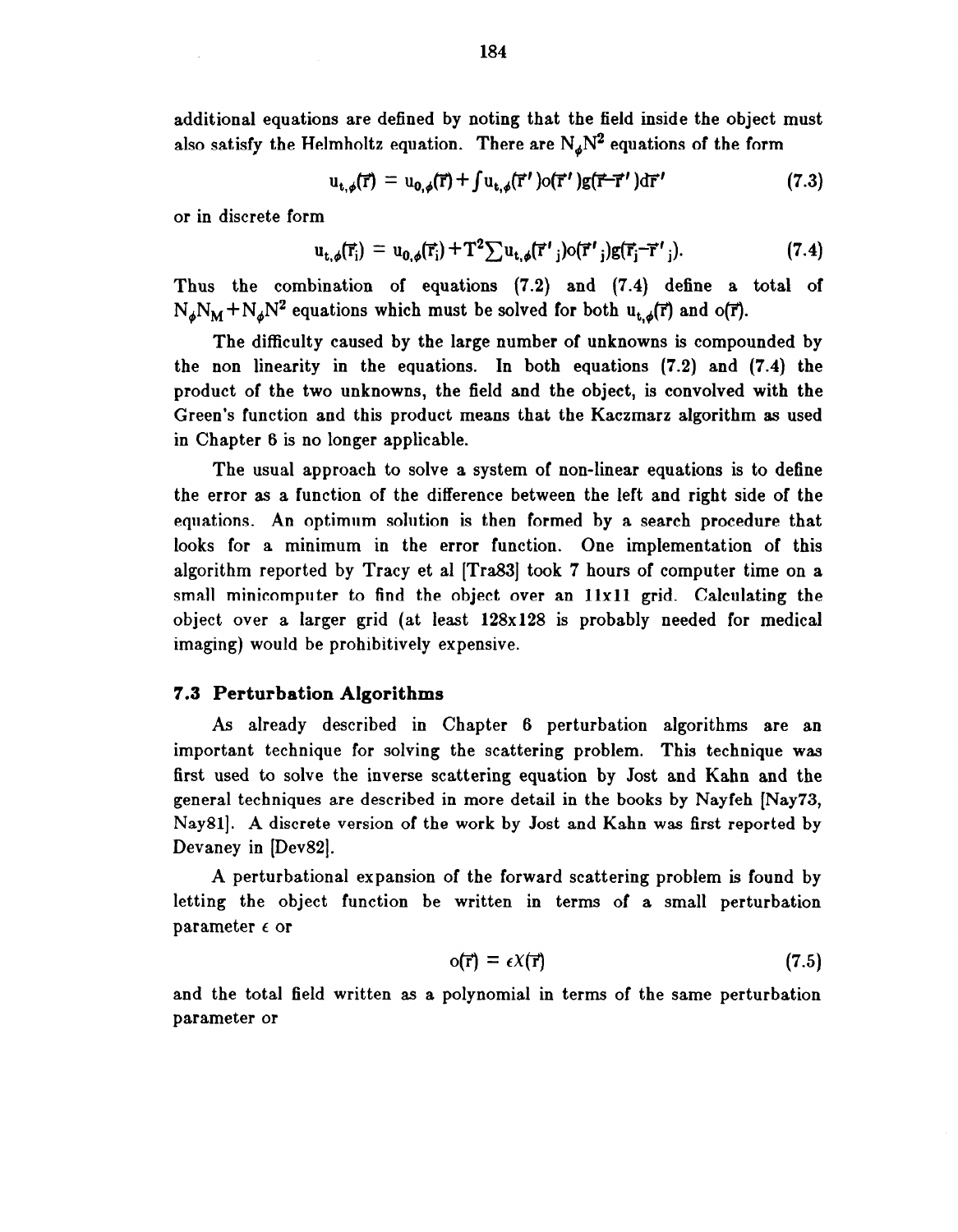$$
\mathbf{u}(\vec{\mathbf{r}}) = \sum_{i=0}^{\infty} \epsilon^{i} \mathbf{u}_{i}(\vec{\mathbf{r}}). \tag{7.6}
$$

Now both the object and the field are expressed as a function of the free variable  $\epsilon$ . At first glance the problem is made more difficult by the addition of the extra perturbation parameter but by gathering together the powers of  $\epsilon$  the problem can be easily solved.

The equation for the total field

$$
u(\vec{r}) = u_{\text{inc}}(\vec{r}) + \int u(\vec{r}') \circ (\vec{r}') g(\vec{r} - \vec{r}') d\vec{r}' \qquad (7.7)
$$

is now written as a function of  $\epsilon$  or

$$
\sum_{i=0}^{\infty} \epsilon^{i} u_{i}(\vec{r}) = u_{inc} + \int \sum_{i=0}^{\infty} \epsilon^{i} u_{i}(\vec{r}') \epsilon \chi(\vec{r}') g(\vec{r} - \vec{r}') d\vec{r}'.
$$
 (7.8)

Rearranging this equation as a polynomial function of  $\epsilon$  both the scattered field and the object satisfy an equation of the form

$$
0 = [u_0(\vec{r}) - u_{\text{inc}}] +
$$
  
\n
$$
\epsilon [u_1(\vec{r}) - \int u_0(\vec{r}') \chi(\vec{r}') g(\vec{r} - \vec{r}') d\vec{r}' +
$$
  
\n
$$
\epsilon^2 [u_1(\vec{r}) - \int u_0(\vec{r}') \chi(\vec{r}') g(\vec{r} - \vec{r}') d\vec{r}' +
$$
  
\n
$$
\epsilon^3 [u_1(\vec{r}) - \int u_0(\vec{r}') \chi(\vec{r}') g(\vec{r} - \vec{r}') d\vec{r}' + \cdots
$$
 (7.9)

In order for this equation to be valid each coefficient of  $\epsilon$  in the series expansion must be identically equal to zero. This requirement is all that is necessary to solve the more general problem for  $u_i$  as a function of the perturbation parameter  $\epsilon$ , but in the scattering problem only the solution for  $\epsilon=1$  is interesting. Therefore by setting the coefficient of each power of  $\epsilon$  equal to zero and then setting the value of  $\epsilon$  equal to one the following equations result

$$
\mathbf{u_0} = \mathbf{u}_{\text{inc}} \tag{7.10}
$$

$$
u_1(\vec{r}) = \int u_0(\vec{r}') \chi(\vec{r}') g(\vec{r} - \vec{r}') d\vec{r}' \qquad (7.11)
$$

and in general

$$
\mathbf{u}_i(\vec{\mathbf{r}}) = \int \mathbf{u}_{i-1}(\vec{\mathbf{r}}') \chi(\vec{\mathbf{r}}') g(\vec{\mathbf{r}} - \vec{\mathbf{r}}') d\vec{\mathbf{r}}' \qquad i \geq 1. \tag{7.12}
$$

This is the same system of equations defined as the Born series in Chapter 6 therefore the same conditions define the region of convergence for this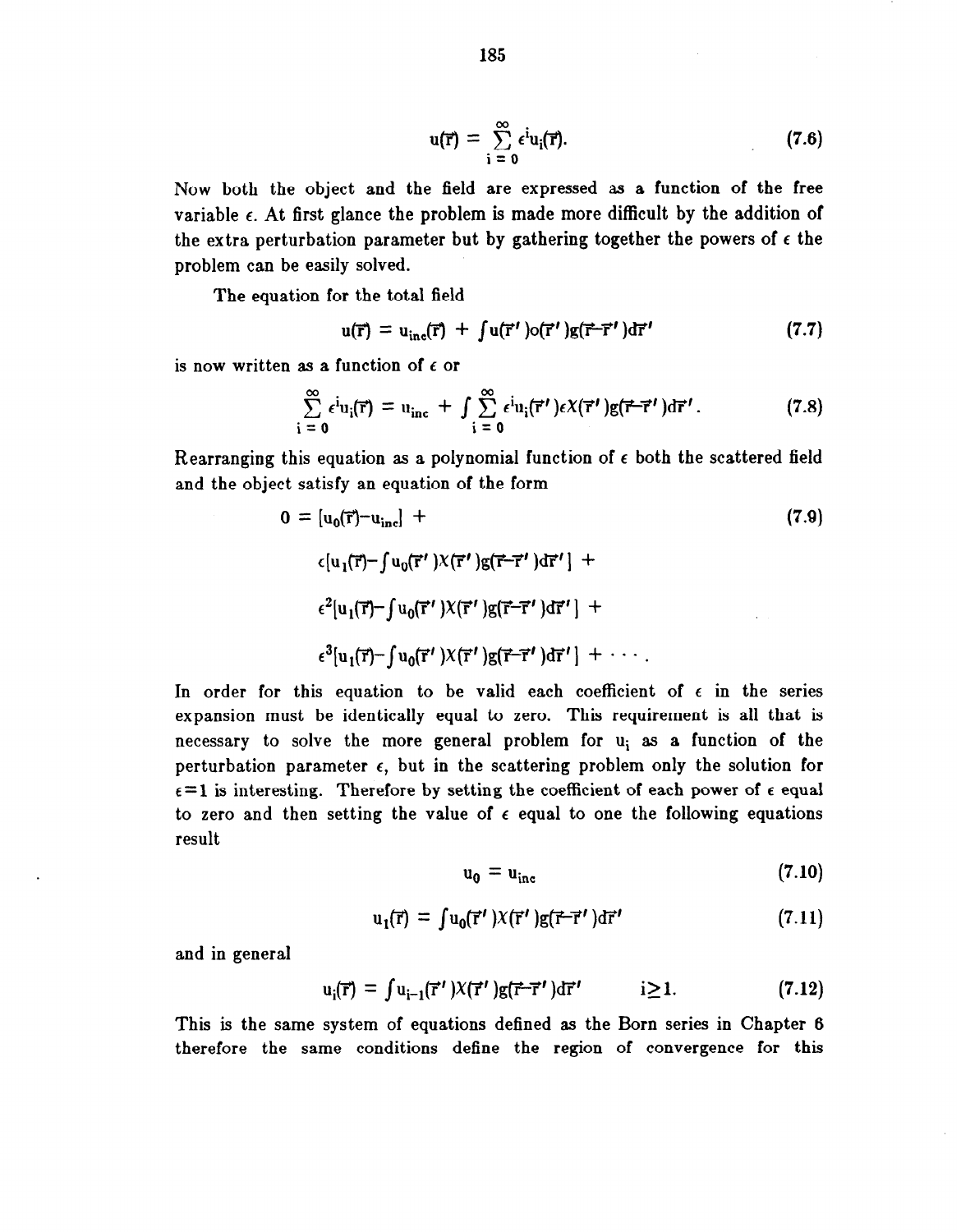perturbation solution. This method of analysis was also applied to the scattering problem by Keller [Ke169] and by Oristaglio [Ori85].

The forward scattering problem represents a relatively simple example of the perturbation method. The inverse problem is solved by assuming that the Born series converges and writing the total scattered field as

$$
u_{s}(\vec{r}) = \int u_{0}(\vec{r}') \circ (\vec{r}') g(\vec{r} - \vec{r}') d\vec{r}' +
$$
\n
$$
\int \int u_{0}(\vec{r}') \circ (\vec{r}') g(\vec{r}' - \vec{r}') d\vec{r}' \circ (\vec{r}'') g(\vec{r} - \vec{r}'') d\vec{r}' +
$$
\n
$$
\int \int u_{0}(\vec{r}') \circ (\vec{r}') g(\vec{r}' - \vec{r}') d\vec{r}' \circ (\vec{r}'') g(\vec{r}' - \vec{r}'') d\vec{r}'
$$
\n
$$
\circ (\vec{r}''') g(\vec{r} - \vec{r}''') d\vec{r}''' + \cdots
$$
\n(7.13)

Now replace the scattered field by

$$
u_s(\vec{r}) = \epsilon \psi(\vec{r}) \tag{7.14}
$$

and express the object as a polynomial in  $\epsilon$  or

$$
o(\vec{r}) = \sum_{i=0}^{\infty} \epsilon^{i} o_{i}(\vec{r}).
$$
 (7.15)

The scattered field is now written

$$
\epsilon \psi = \int u_0(\vec{r}') \sum_i \epsilon^i o_i(\vec{r}') g(\vec{r} - \vec{r}') d\vec{r}' +
$$
\n
$$
\int \int u_0(\vec{r}') \sum_i \epsilon^i o_i(\vec{r}') g(\vec{r}' - \vec{r}') d\vec{r}' \sum_j \epsilon^j o_j(\vec{r}'') g(\vec{r} - \vec{r}') d\vec{r}' +
$$
\n
$$
\int \int f u_0(\vec{r}') \sum_i \epsilon^i o_i(\vec{r}') g(\vec{r}'' - \vec{r}') d\vec{r}' \sum_j \epsilon^j o_j(\vec{r}'') g(\vec{r}''' - \vec{r}'') d\vec{r}''
$$
\n
$$
\sum_i \epsilon^i \int f(u_i(\vec{r}') \sigma(\vec{r} - \vec{r}''')) d\vec{r}''' +
$$
\n
$$
\sum_i \epsilon^i \int f(u_i(\vec{r}''')) \sigma(\vec{r} - \vec{r}''')) d\vec{r}''' +
$$
\n(7.16)

where  $S_i$  is used to denote scattering by object  $u_i$ .

k

This expression can be simplified by defining an integral operator S that maps an incident field into the field scattered by the object. If an incident field,  $u_0(\vec{r})$ , is scattered by an object,  $o(\vec{r})$ , then the scattering operator is defined by the following integral

$$
u_s(\vec{r}) = S(u_0) \leftrightarrow \int u_0(\vec{r}') \, o(\vec{r}') g(\vec{r} - \vec{r}') \, d\vec{r}' \,. \tag{7.17}
$$

Now the Born series in equation (7.13) can be written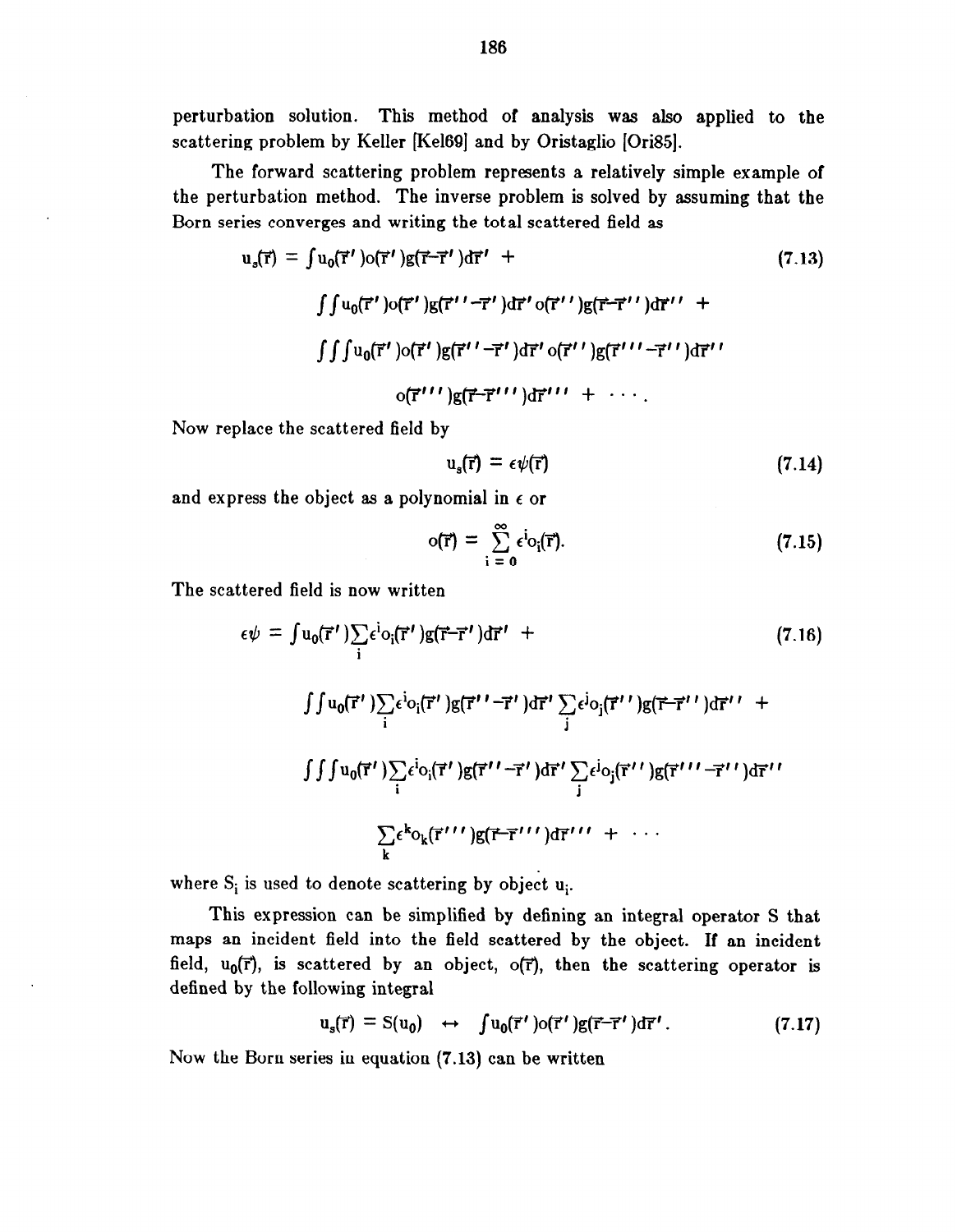$$
u_s(\vec{r}) = S(u_0) + S^2(u_0) + S^3(u_0) + \cdots \qquad (7.18)
$$

where

$$
S^{i}(u_{0}) = S[S^{i-1}(u_{0})].
$$
\n(7.19)

Using this notation (7.16) can be written

i j k

$$
\epsilon \psi = \sum_{i} \epsilon^{i} S_{i}(u_{0}) +
$$
  

$$
\sum_{i} \sum_{j} \epsilon^{i} \epsilon^{j} S_{j}(S_{i}(u_{0})) +
$$
 (7.20)

This expression can be simplified even further by denoting the iterated kernel  $S_j(S_i(u_0))$  by the expression  $S_{ji}(u_0)$ . Now the Born series is written

 $\sum\sum\sum_{\ell}e^i\epsilon^j\epsilon^{\kappa}S_{\kappa}(S_i(S_i(u_0))) + \cdots$ 

$$
\epsilon \psi = \sum_{i} \epsilon^{i} S_{i}(u_{0}) +
$$
  

$$
\sum_{i} \sum_{j} \epsilon^{i} \epsilon^{j} S_{ji}(u_{0}) +
$$
  

$$
\sum_{i} \sum_{j} \sum_{k} \epsilon^{i} \epsilon^{j} \epsilon^{k} S_{kji}(u_{0})) + \cdots
$$
 (7.21)

Notice that the first summation above represents first order scattering from a number of different objects while the second set of summations represents all possible second order scatterings from the same ensemble of objects.

A series solution for the object function is found by gathering together the coefficients of like powers of  $\epsilon$ . This gives the following polynomial in  $\epsilon$ 

$$
\epsilon \psi(\vec{r}) = \epsilon S_1(u_0) + \epsilon^2 [S_2(u_0) + S_{11}(u_0)] +
$$
  

$$
\epsilon^3 [S_3(u_0) + S_{21}(u_0) + S_{12}(u_0) + S_{111}(u_0)] + \cdots
$$
 (7.22)

Just as was done in deriving the Born series each power of  $\epsilon$  is independent and therefore the following equalities can be written

$$
\psi = \mathrm{S}_1(\mathrm{u}_0) \tag{7.23}
$$

$$
S_2(u_0) = -S_{11}(u_0) \tag{7.24}
$$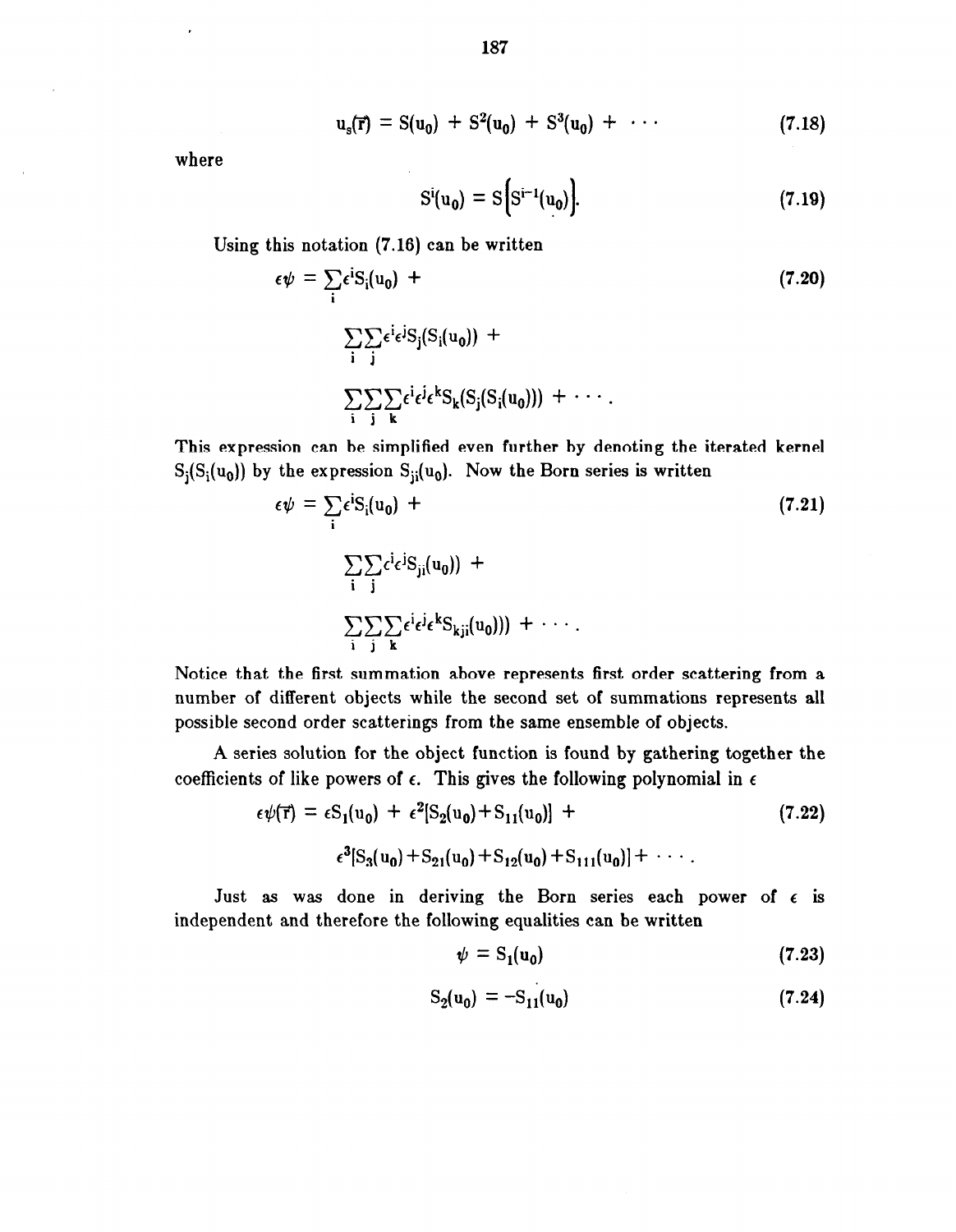$$
S_3(u_0) = -S_{21}(u_0) - S_{12}(u_0) - S_{111}(u_0)
$$
\n(7.25)

and in general

$$
S_i(u_0) = - \sum_{i_1 + i_2 + \cdots + i_n = i} S_{i_1 i_2 \cdots i_n}(u_0) \qquad n \ge 2.
$$
 (7.26)

Consider first the equation for  $\psi$ . The solution for the object functions is only interesting when  $\epsilon=1$  therefore  $\psi=u_s$  and the first equality above can be written

$$
\mathbf{u}_s(\vec{\mathbf{r}}) = \int \mathbf{u}_0(\vec{\mathbf{r}}') \mathbf{o}_1(\vec{\mathbf{r}}') g(\vec{\mathbf{r}} - \vec{\mathbf{r}}') d\vec{\mathbf{r}}' \,. \tag{7.27}
$$

This equation represents the measured scattered field as the first order scattered field from the object  $o_1$  and by the Fourier Diffraction Theorem this equation can be solved exactly for  $o_1$ . Because the object is illuminated with the incident field this is true for all experiments, regardless of the size of the object and its refractive index. This contrasts with first order diffraction tomography where the object is modulated by the total field and thus the Fourier Diffraction Tomography is only valid when the total field can be approximated by the incident field.

While equation (7.23) only expresses the scattered field from one view of the object it is possible to combine the scattered field from a number of different views and then use the first order reconstruction algorithm described in Chapter 4. Thus the result of the first order reconstruction algorithms described in Chapter 4 and 5 is exactly equal to  $o_1$ .

The second order object is slightly more difficult to compute. From equation (7.23) the first order scattering from the second order object is given bY

$$
S_2(u_0) = -S_{11}(u_0). \tag{7.28}
$$

The expression  $S_{11}(u_0)$  represents the second order scattering from the first order object and is easily calculated because  $o_1$  has already been computed. The higher order terms follow in a similar fashion except a number of partial scattered fields are summed to find the first order scattered field from  $o_i$ .

The procedure used to calculate the higher order object is slightly different from that of the first order object because of the location of the receiver line. The first order object is a function of the scattered field and the placement of the receiver line is limited by experimental constraints. On the other hand the higher order fields are defined on a rectangular grid since an FFT based implementation of the Born integral is the most efficient procedure. Thus for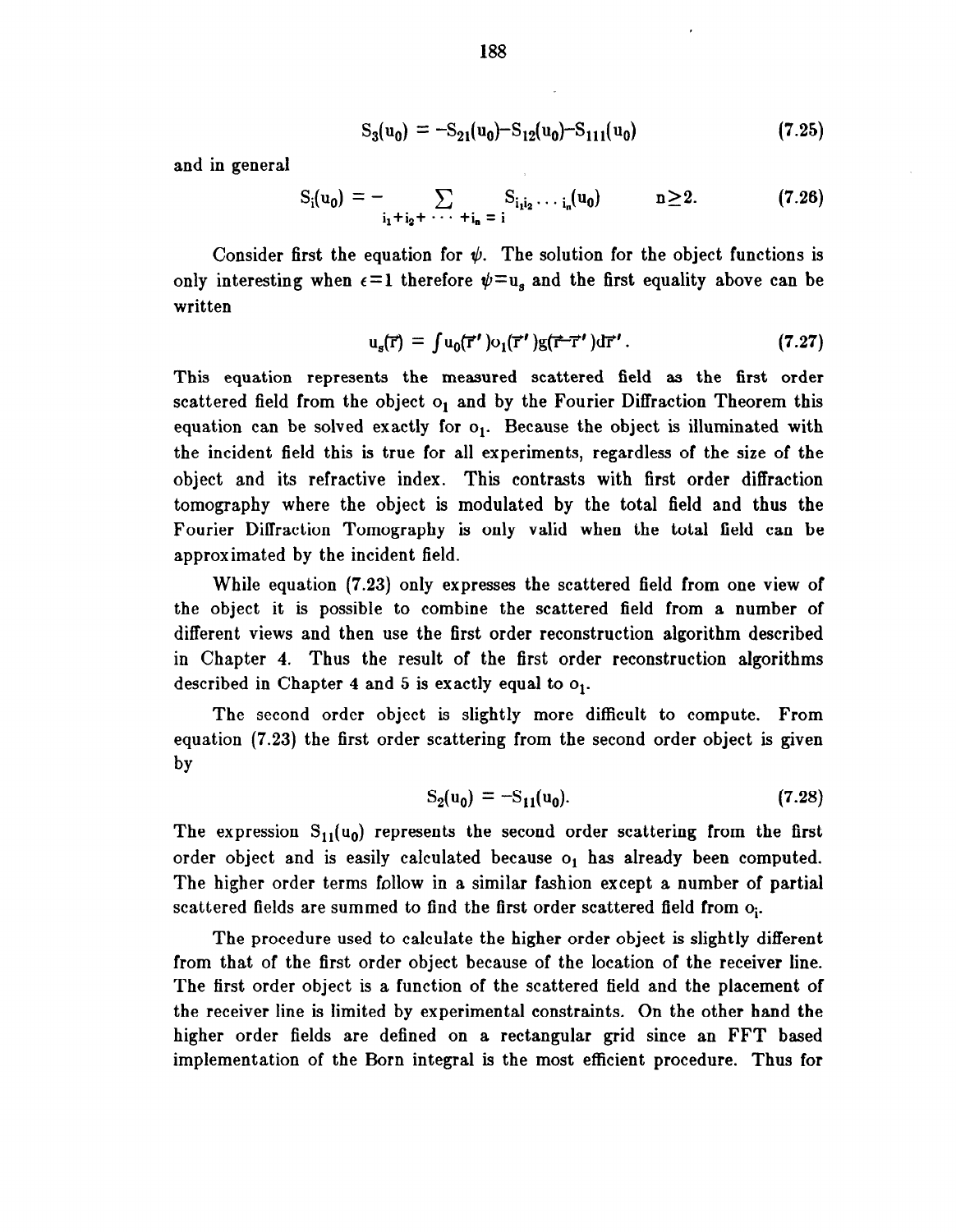the higher order terms the field are calculated over the entire grid and then only the field along one side of the grid is used as input to the reconstruction procedure.

In summary the algorithm for reconstructing the object using the higher order Born series is

- Use the measured fields and the first order Born reconstruction algorithm to compute  $o_1$ .
- For each  $i>1$  do the following.
	- 0 Calculate the higher order scattered field from each of the already computed objects (See equation (7.26)).
	- Use the first order inversion algorithm to invert  $S_i$  and find  $o_i$ .
- Sum up each of the  $o_i$  to get the object reconstruction.

Notice that this algorithm is "exact." Except for the numerical approximations needed for the reconstruction procedure there are no mathematical approximations to limit the quality of the reconstruction.

The most expensive part of this algorithm is not doing the reconstructions but instead in computing the higher order scattered field, S<sub>i</sub>. While it is easy to implement a fast algorithm to compute each partial field in  $S_i$  the total number of integrals increases rapidly with each succeeding iteration. Table 7.1 shows the number of partial fields and the total number of integrals needed for each of the first twenty iterations. Since each integral takes a constant amount of CPU time, no matter how it is implemented, the practical limit of this algorithm with today's computers is certainly under ten iterations.

The convergence of this series is dependent on the convergence of both the forward Born series shown in equation (7.13) and the object series shown in equation (7.15). Thus if either series is divergent then this reconstruction procedure will also diverge and produce an undefined answer.

The convergence of the forward series was discussed in Chapter 6. This, for example, showed that for an object of radius  $2\lambda$  the scattered fields could be calculated using the Born series only for objects with a refractive index of less than about 11%. This puts a severe limitation on the type of objects that can be reconstructed with the higher order Born series. For objects that do fall within the allowable range the reconstruction with the higher order Born series should be quantitatively more accurate than that done with a first order algorithm.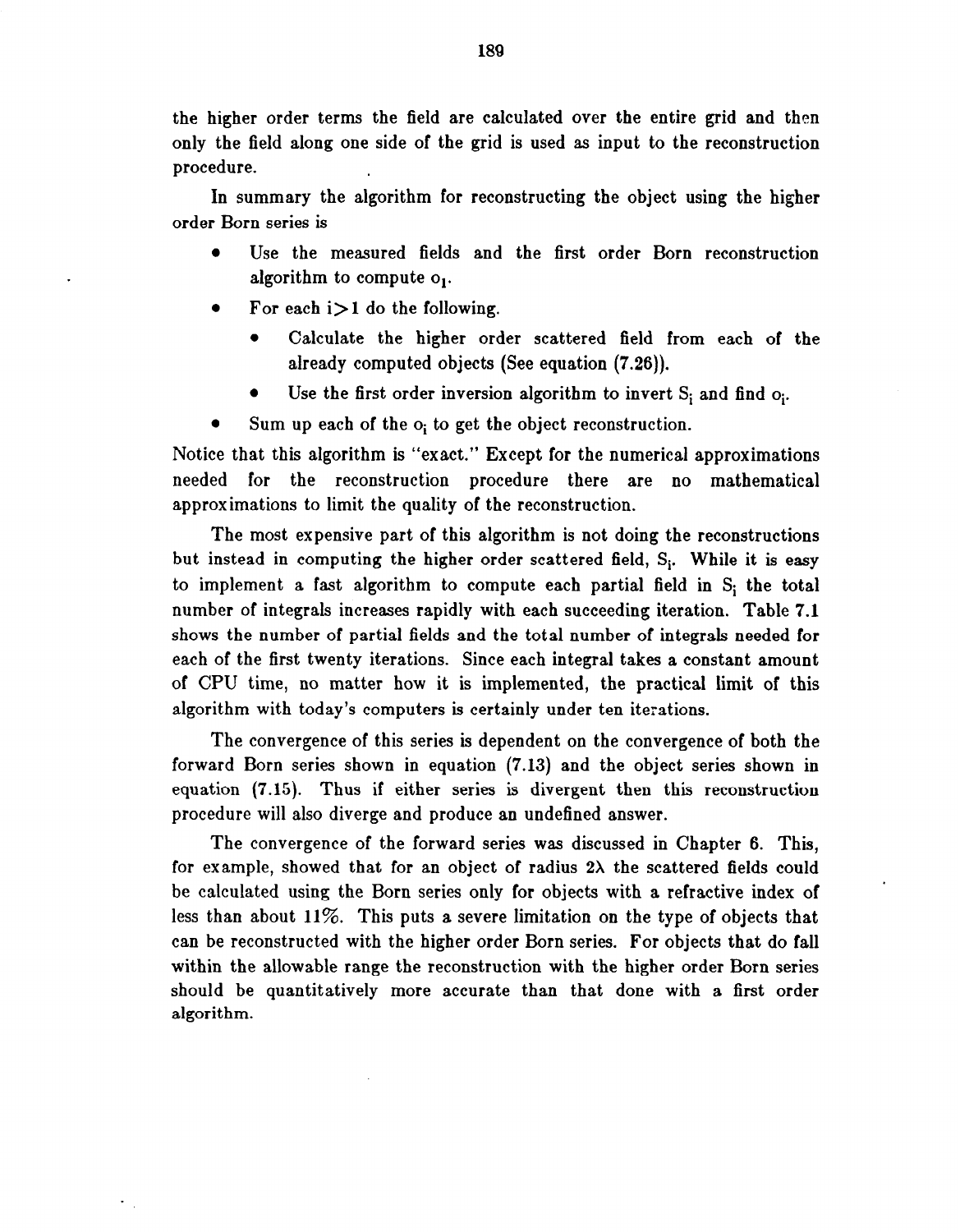| <b>Iteration</b>        | Terms        | Integrals |
|-------------------------|--------------|-----------|
| ı                       | 0            | 0         |
| $\boldsymbol{2}$        | $\mathbf{1}$ | $\bf{2}$  |
| 3                       | $\bf{3}$     | 7         |
| $\overline{\mathbf{4}}$ | 7            | 19        |
| 5                       | 15           | 47        |
| 6                       | 31           | 111       |
| 7                       | 63           | 255       |
| 8                       | 127          | 575       |
| $\boldsymbol{9}$        | 255          | 1279      |
| 10                      | 511          | 2815      |
| 11                      | 1023         | 6143      |
| 12                      | 2047         | 13311     |
| 13                      | 4095         | 28671     |
| 14                      | 8191         | 61439     |
| 15                      | 16383        | 131071    |
| 16                      | 32767        | 278527    |
| 17                      | 65535        | 589823    |
| 18                      | 131071       | 1245183   |
| 19                      | 262143       | 2621439   |

 $\epsilon_{\rm{eff}}$ 

Table 7.1. The number of partial field terms and integrals needed to calculate each iteration of the inverse higher order Born series.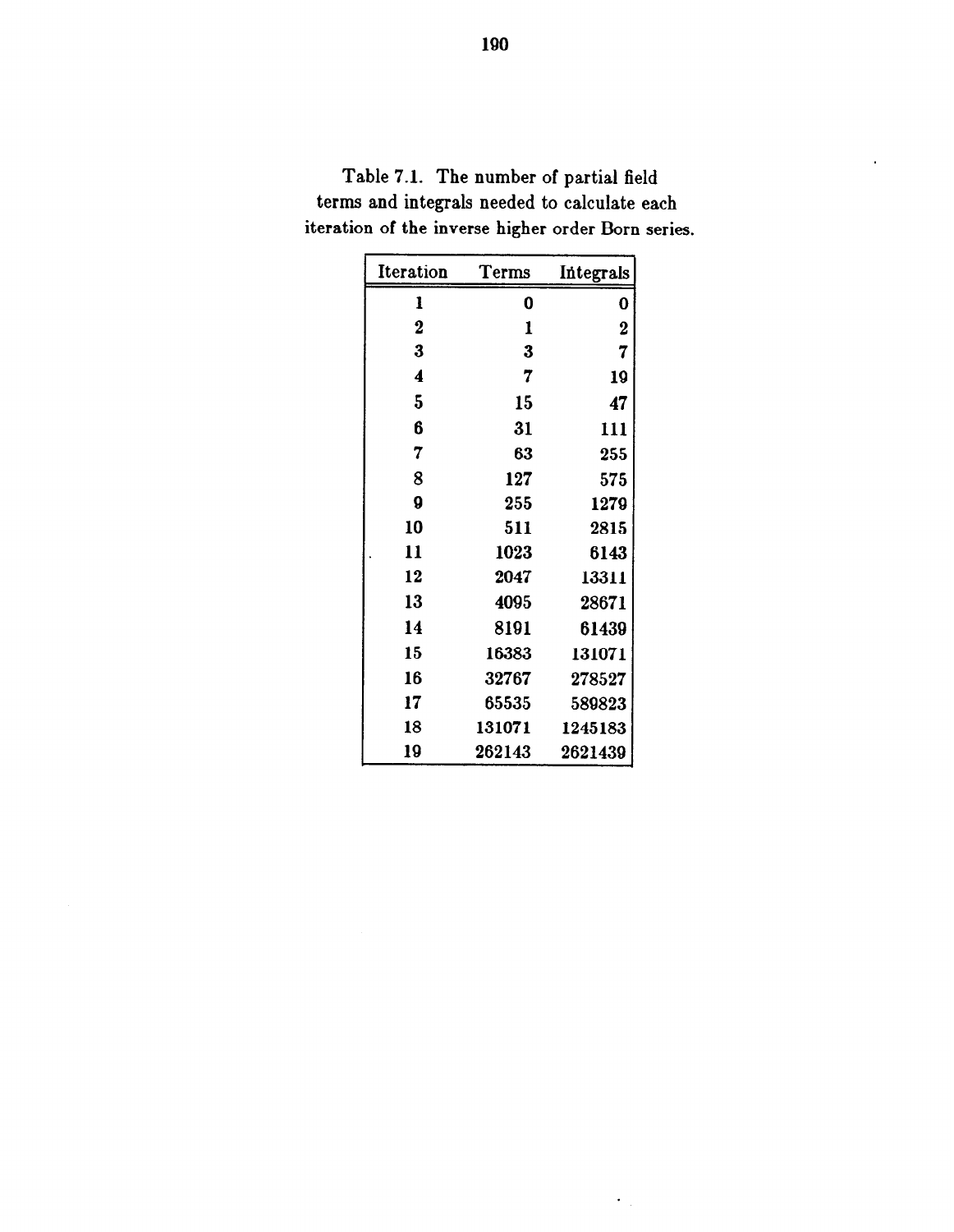The seriousness of this limitation is further seen by recalling that the higher order Born series only converges when the first order field closely approximates the total scattered field. This is the same condition that determines the accuracy of the first order reconstruction algorithms so the ultimate improvement is limited by the quality of first order reconstructions. Thus it will not be possible to image any object with a larger refractive index or radius than those in Figure 7.1 using an algorithm based on the Born series.

The convergence of the object series has yet to be determined. Jost and Kahn in [Jos52] report the convergence of the higher order Born inversion procedure for two quantum mechanical scattering experiments.

While the above derivation of the perturbation approach has expanded the object as a perturbation about zero it is also possible to consider the object to be a small perturbation of a known object. This generalization is known as the Distorted Wave Born Approximation (DWBA) and is described in (Tay83, New66, Dev83 and Bey85]. This procedure is made more difficult because the Green's function used in the integral now represents the scattered field from a point source with the effect of the known object included. The convergence of this procedure is not known.

### 7.4 Fixed Point Algorithms

A third untested approach to solve the inverse diffraction problem is to use a fixed point algorithm. While the overall algorithm is relatively straightforward it is necessary to perform a first order reconstruction of the object when illuminated by an arbitrary field. This is much more difficult than the first order reconstruction algorithms based on plane wave illumination described in Chapter 4. (The synthetic aperture approach does use point sources, but since a different phase is added to the scattered field for each transmitter position a plane wave is synthesized.)

A fixed point algorithm for calculating the object that scattered a measured field is based on the equation

$$
o = f(o) \tag{7.29}
$$

where o is the desired object function. Within the limits of convergence of the series, an initial guess  $o_{i-1}$  can be improved upon by iterating the equation

$$
o_i = f(o_{i-1}). \t\t(7.30)
$$

The exact form of the iteration function, f, can take a number of different forms. Given only the scattered fields then either the Born or the Rytov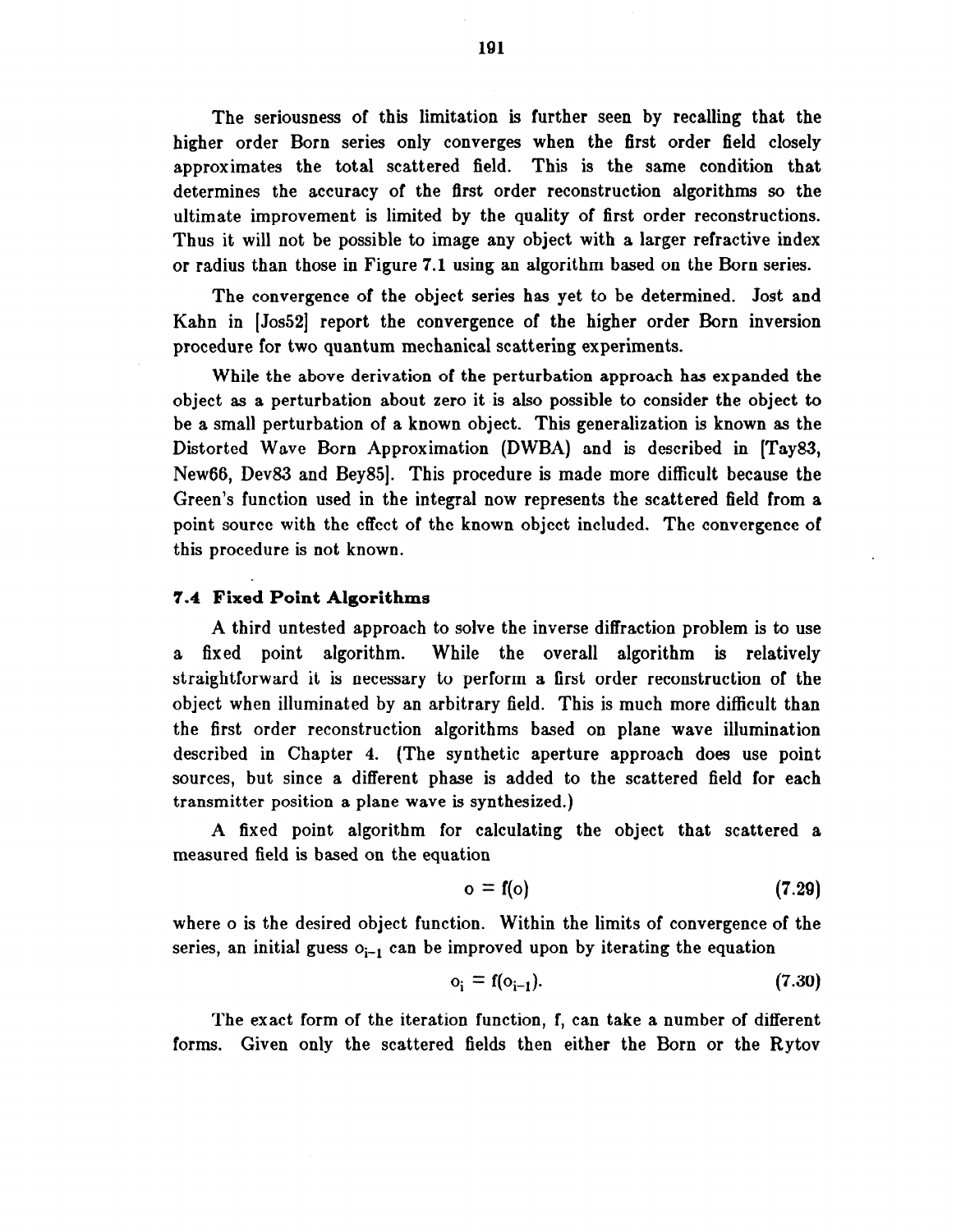

Figure 7.1 First order reconstructions of four objects at the limit of the Born series are shown here. Objects with a reconstruction worse then these can not be improved by an inversion procedure based on the Born series because the Born series will not converge.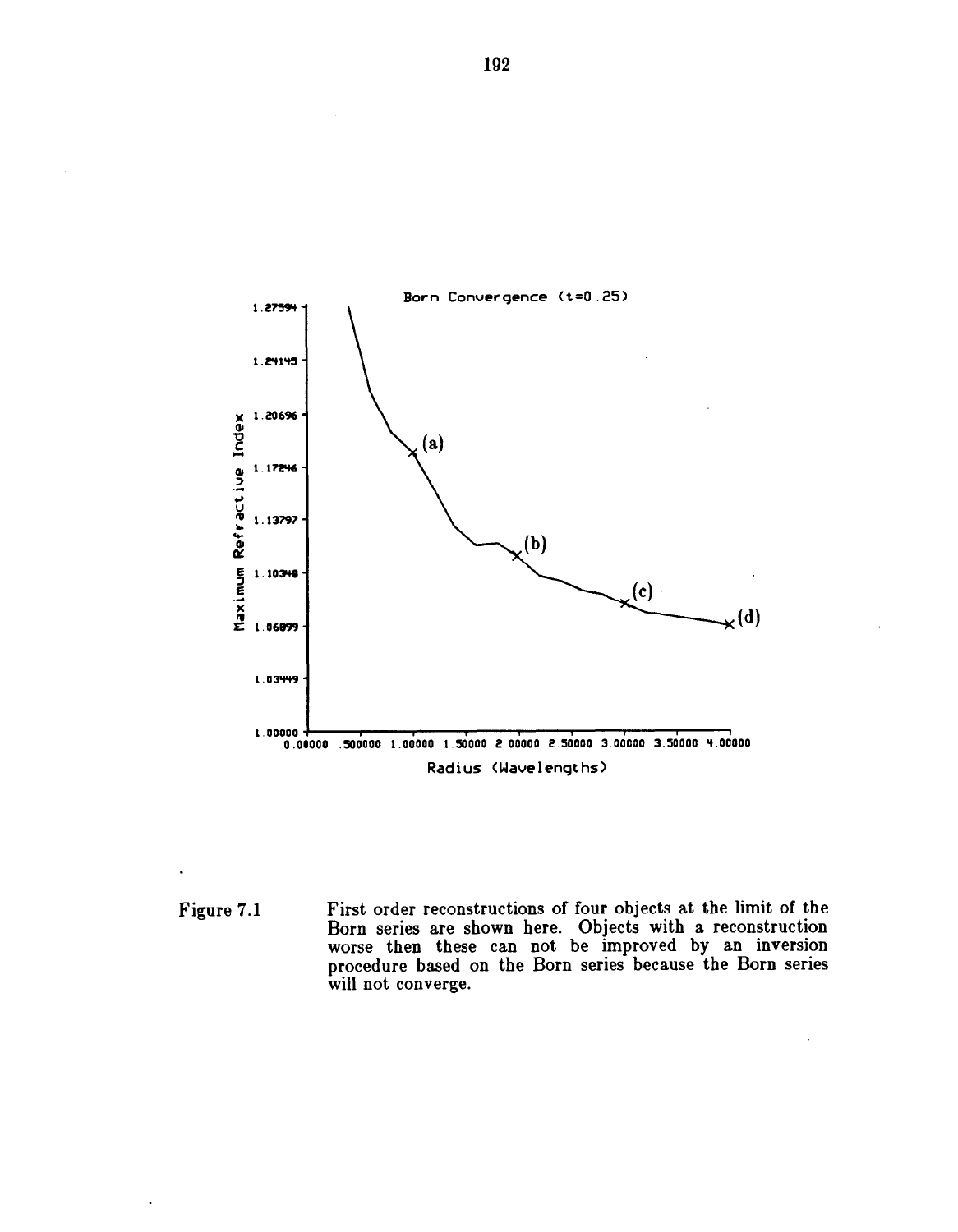

 $\bullet$ 

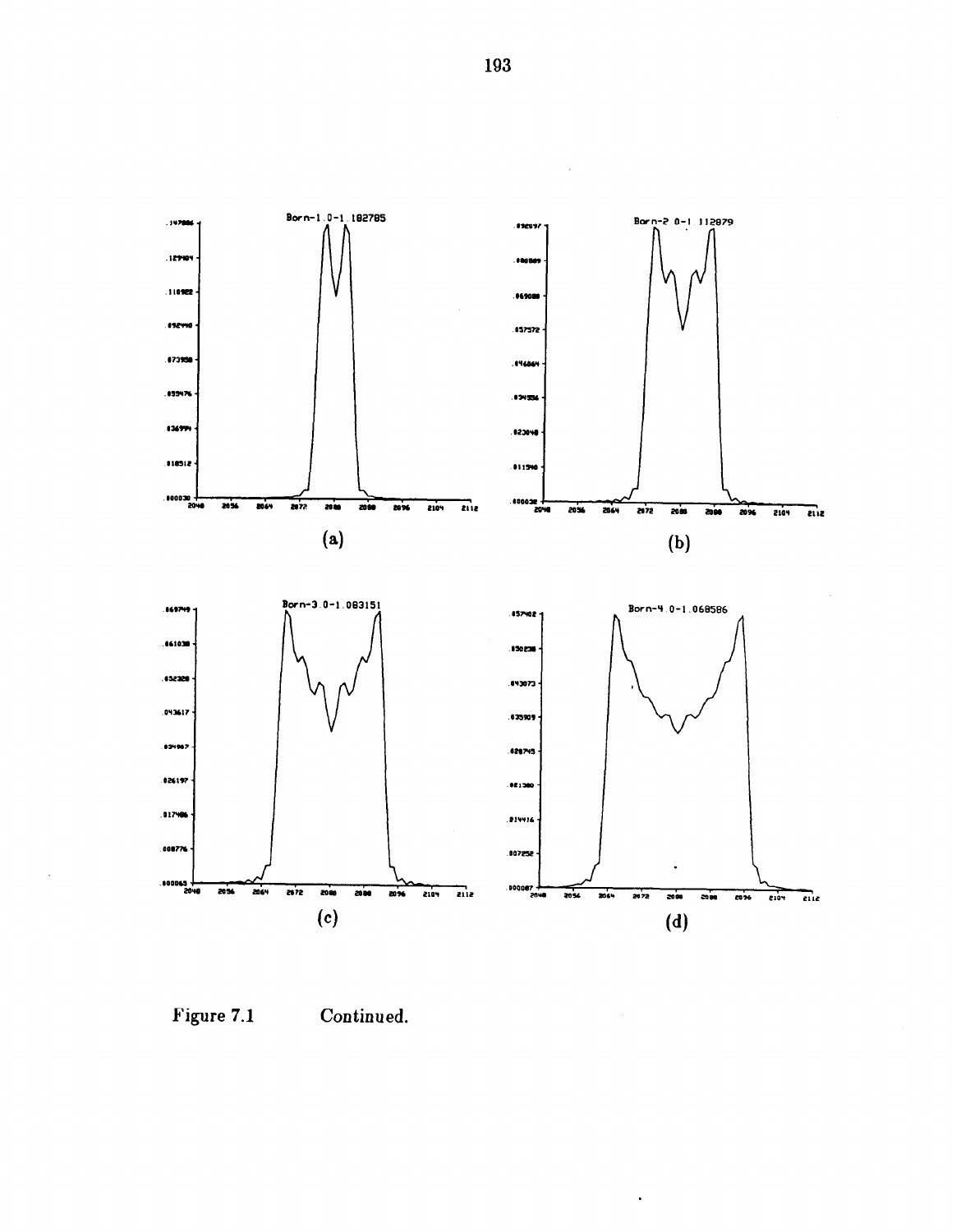approximation can be used to make an initial guess for the object. Both of these approximations assume that the field inside the object can be approximated by the incident field and this is the major source of error in the first order reconstruction procedures.

It seems reasonable that a better estimate of the object function could be found if the field inside the object is known. While it is not possible to know this without knowing the object first, a good estimate of the field should be possible given an estimate of the object. If the initial estimate of the object is "good enough" then a calculation of the scattered field given this estimate of the object should be more accurate then just using the incident field.

Using this new estimate for the field inside the object a better estimate of the object function should be possible. The general iteration formula can now be written

$$
o_i = \text{Reconstruct}(\text{Estimate Field}(o_{i-1})) \tag{7.31}
$$

Here the function labeled "Estimate Field" consists of estimating the total fields inside the object  $o_{i-1}$  and the function labeled "Reconstruct" consists of estimating the object given the total field in the object. The first iteration is the simplest since the estimate of the total field in the object is simply the incident field. Higher order iterations are made even more difficult since it is necessary to estimate the fields inside the object for each of the  $N_{\phi}$  views.

Any number of means can be used to implement the two different steps in the algorithm. Estimating the field inside the object can be done with any of the procedures described in Chapter 6, including the Born and Rytov series or the algebraic approach. The procedure to use would depend on whether the object falls in the algorithm's region of convergence and on the efficiency of the algorithm with the available hardware.

Inverting the total fields to get an estimate for the object is the most difficult part of the algorithm. The Fourier Diffraction Theorem only applies to objects illuminated with a plane wave so a more general approach is needed. One solution to this problem was proposed by.Vezzetti and Aks [vez79]. Their work still assumes plane waves inside the object but now the field inside the object is modified by the average refractive index. With this approach they do show an improvement in the quality of the reconstruction but it is doubtful whether this approach would be accurate enough for a fixed point algorithm.

A complete solution for the object given an arbitrary set of illuminating fields would undoubtably be based on a least squared approach. While there are enough equations, given the field everywhere, to determine the object the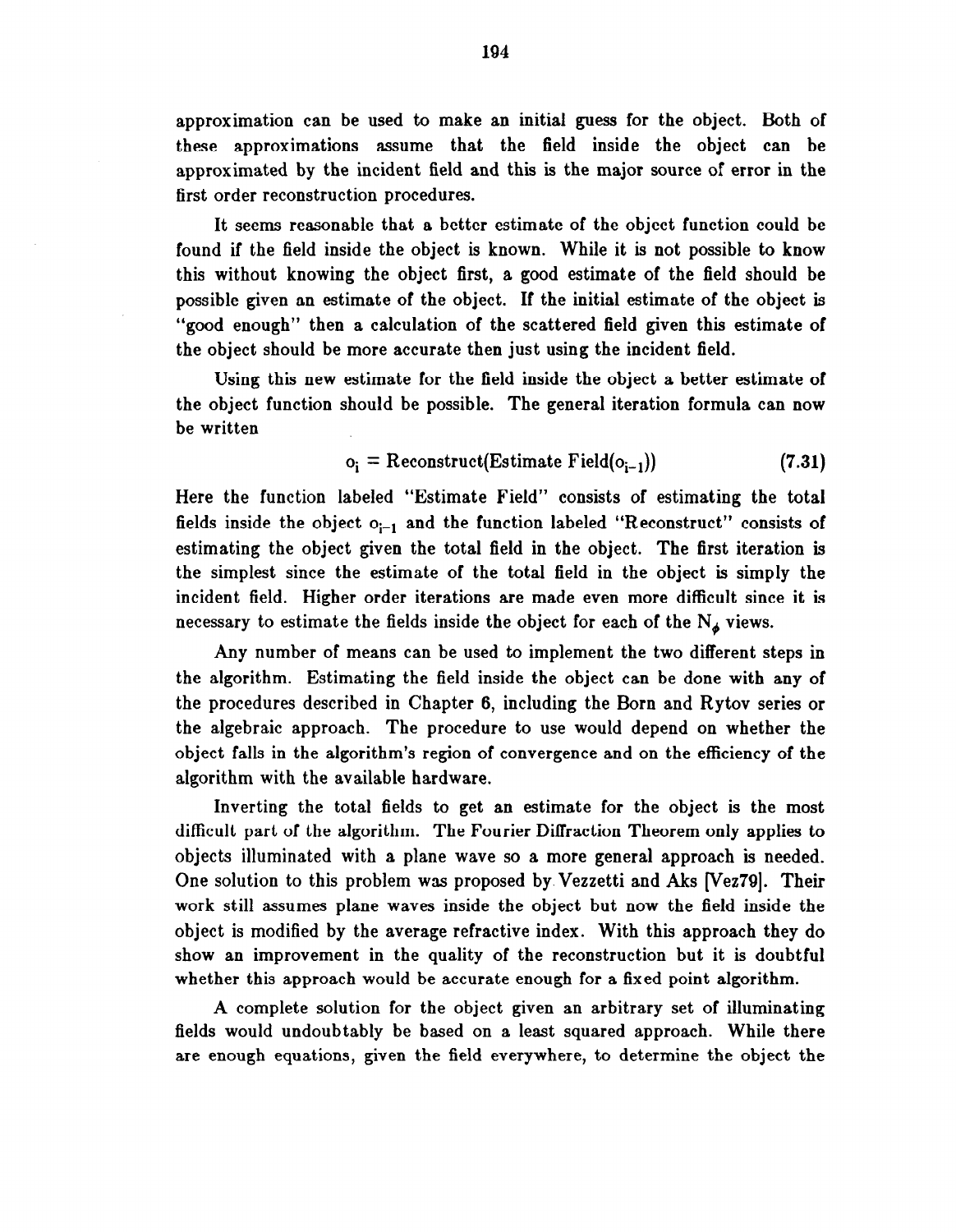system of equations would be very unstable because the Green's function only samples one arc of the scattering potential's Fourier transform. This means that if the field is known over an NxN grid and it is desired to calculate the object over the same grid then there would be a total of  $N^2N_d$  equations defining the  $N^2$  unknowns. Thus the system of equations to determine the object is overdetermined and any error in the field estimates will lead to an inconsistent set of equations. A least squared approach could then be used to find the solution vector that best satisfies the defining equations.

The convergence of this method is unknown. Like the fixed point methods discussed in Chapter 6 it is necessary for the "derivative" of the function be less than one in some region for the algorithm to converge. It probably isn't unreasonable to assume that this method will only converge when the first order estimate of the object is "good."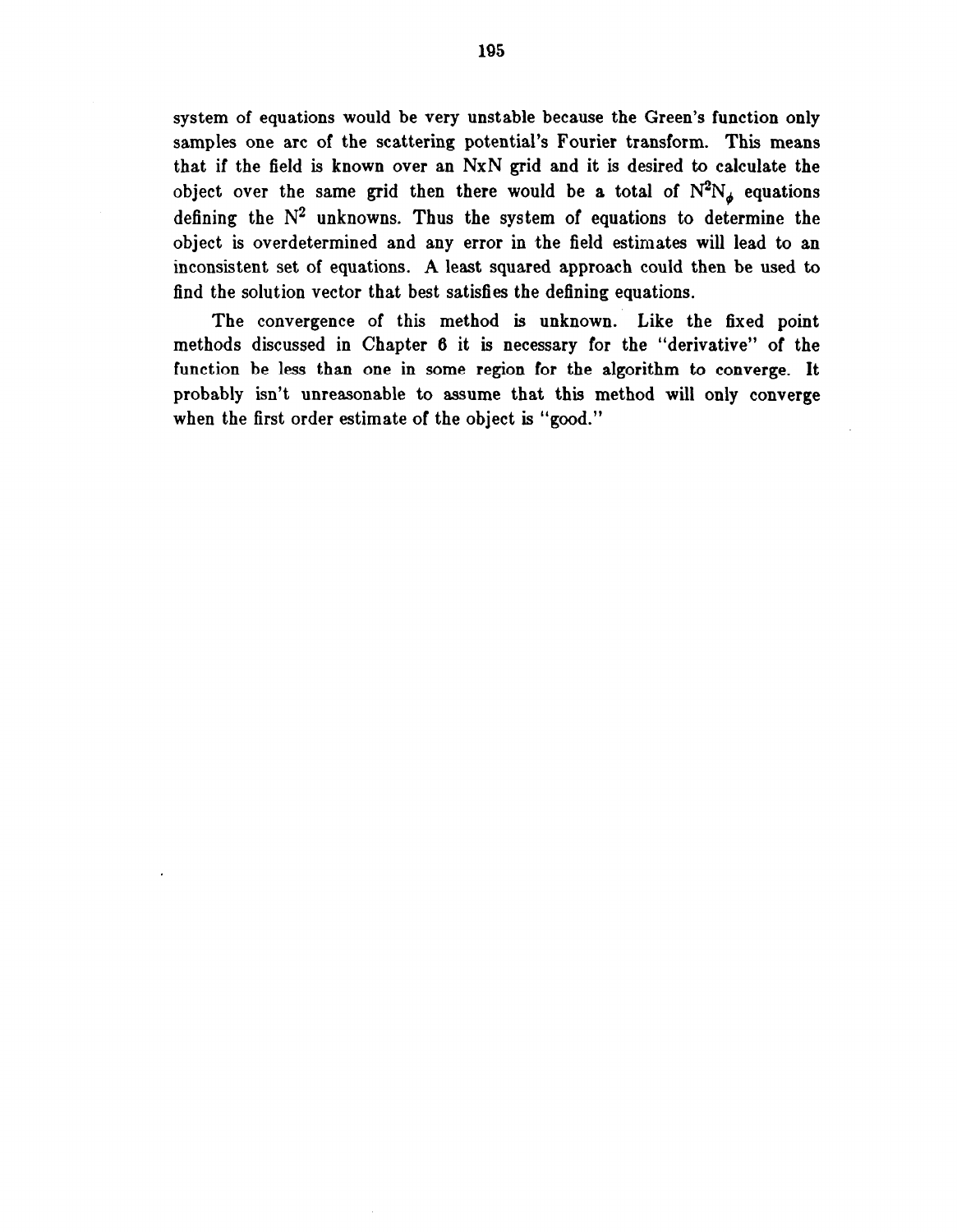#### References

- [DevS2] A. J. Devaney and E. Wolf, "A new perturbation expansion for inverse scattering from threedimensional finite-range potentials," Physics Letters, Vol. 89a, May 24, 1982, pp. 269-272.
- [Dev83] A. J. Devaney and M. L. Oristaglio, "Inverse procedure for inverse scattering within the distorted wave Born approximation," Physical Review Letters, Vol. 51, July 25, 1983, pp. 237-240.
- [ Joh83] S. A. Johnson and M. L. Tracy, "Inverse scattering solutions by a sinc basis, multiple source, moment method -- Part I: Theory," Ultrasonic Imaging, Vol. 5, 1983, pp. 361-375.
- [Jos52] R. Jost and W. Kohn, "Construction of a potential from a phase shift," Physical Review, Voi. 87, September 15, 1952, pp. 977-992.
- [Ke169] J. B. Keller, "Accuracy and validity of the Born and Rytov approximations," Journal of the Optical Society of America, Vol. 59, 1969, pp. 1003-1004.
- [Mos56] H. E. Moses, "Calculation of the scattering potential from reflection coefficients," Physical Review, Vol. 102, April 15, 1956, pp. 559-567.
- $[Nay 73]$ A. H. Nayfeh, Perturbation Methods, John Wiley and Sons, New York, 1973.
- $[Nay81]$ A. H. Nayfeh, Introduction to Perturbation Methods, John Wiley and Sons, New York, 1981.
- [New66] R. G. Newton, Scattering Theory of Waves and Particles, McGraw-Hill Book Company, New York, 1966.
- $[Ori85]$ M. L. Oristaglio, "Accuracy of the Born and Rytov approximations for the laws of refraction and reflection at a plane surface," Journal of the Optical Society of America, Submitted for Publication.
- [Pro69] R. T. Prosser, "Formal solutions of inverse scattering problems," Journal of Mathematical Physics, Vol. 10, October 1969, pp. 1819- 1822.